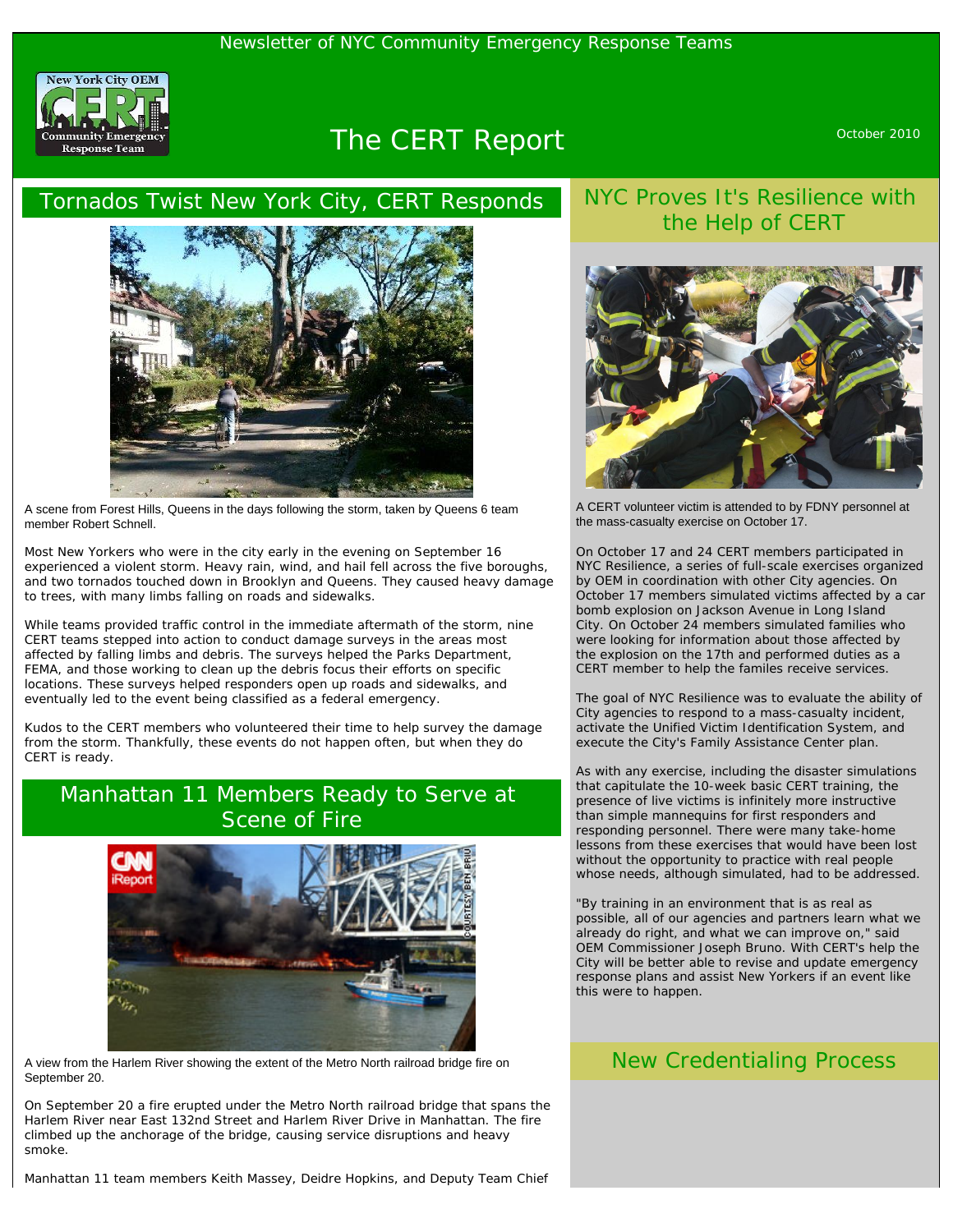Richard Toussaint, also members of the Harlem River Park Task Force, were on scene as the fire raged. They checked in with the OEM representative in the field and called Watch Command to notify OEM of their presence.

The fire was ultimately put under control without the need to activate the Manhattan 11 team. However, the team members knew the layout of the park and where resources could be utilized.

Overall, this was an excellent example of following proper protocol as well as the depth of community involvement that makes the CERT program so robust in New York City.

#### National Preparedness Month



Brooklyn CERT team members, ARC volunteers, and OEM staff take a break from distributing Ready NY literature to pose for a shot outside Brooklyn Borough Hall at the National Preparedness Month Kickoff Event on September 2.

This September marked the most successful National Preparedness Month for New York City thus far, and it would not have been possible without the help of CERT.

Teams helped organize over 50 preparedness presentations and fairs across the city during September. Over 130,000 Ready NY guides were distributed, and in total teams logged over 2,900 volunteer hours educating their communities. Teams reached out to their local stores, with whom they have either partnered in the past or forged new relationships, and were present at the Target in the Queens Center Mall, Brooklyn Ikea, and Staten Island CostCo. The month was capitulated by a regional CERT exercise in Nassau County on September 26.

"I have seen many tragedies that could have been prevented by taking simple precautions," said Fire Department Commissioner Sal Cassano, as he, OEM Commissioner Joseph Bruno, and other agency and organization heads helped kick off the month. "We want to let all New Yorkers know: being prepared could save your life." This sentiment typifies the National Preparedness Month message, and with the help of CERT more and more New Yorkers are taking it to heart.

OEM has begun the process to transition to a more sophisticated credentialing system for management of the CERT program. This includes the use of a highdefinition camera to take ID pictures; CERT members may recall being photographed with a small web camera, the pictures from which could be less-than flattering. As credentials will be reissued over the next few years for members satisfying the recredentialing requirements, CERT members will need to be rephotographed with this new camera.

Some CERT members have already had their new ID picture taken at a training, planned event, or team meeting. If you have not, please stay tuned to e-mails from OEM and from your team leadership as to when this will happen.

## Cycle 15 in Progress

Cycle 15 of the 10-week basic training class kicked off to a great start at the end of September. There are five classes throughout the city, training 140 talented participants--good luck to all those in class, and please give a warm welcome to new members to your teams post-graduation!

#### CERT Quiz (Flu Edition)

1. What is the peak period for seasonal influenza each year? 2. Is it safe to get a flu vaccine? 3. What should I do if I get the flu?

#### Answers:

1. *Although timing varies year to year, flu is generally most prevalent in the United States from October to May.* 

2. *Yes. The most serious complications from flu shots can include soreness at the vaccination site and lowgrade fever, persisting for at most one to two days. The benefits of receiving the vaccine (not getting the flu, and thus not being sick for a week) far outweigh any minor consequences!*

3. *The first step is to stay at home as soon as you notice symptoms so that you do not infect others. In most cases, flu should be treated with increased intake of fluids, bed rest, and taking any over-the-counter medications to alleviate symptoms. Consult with your physician if you are experiencing problems breathing or any other serious complications, and in extreme cases consider visiting the hospital.*

For more information about NYC OEM CERT, log on to the website at [www.nyc.gov/cert](http://www.nyc.gov/cert) or call the CERT hotline at (718) 422 - 8585.

CERT is always looking to train motivated individuals to prepare for and respond to emergencies. Anyone looking for more information may contact the CERT hotline or e-mail [cert@oem.nyc.gov](mailto:cert@oem.nyc.gov).